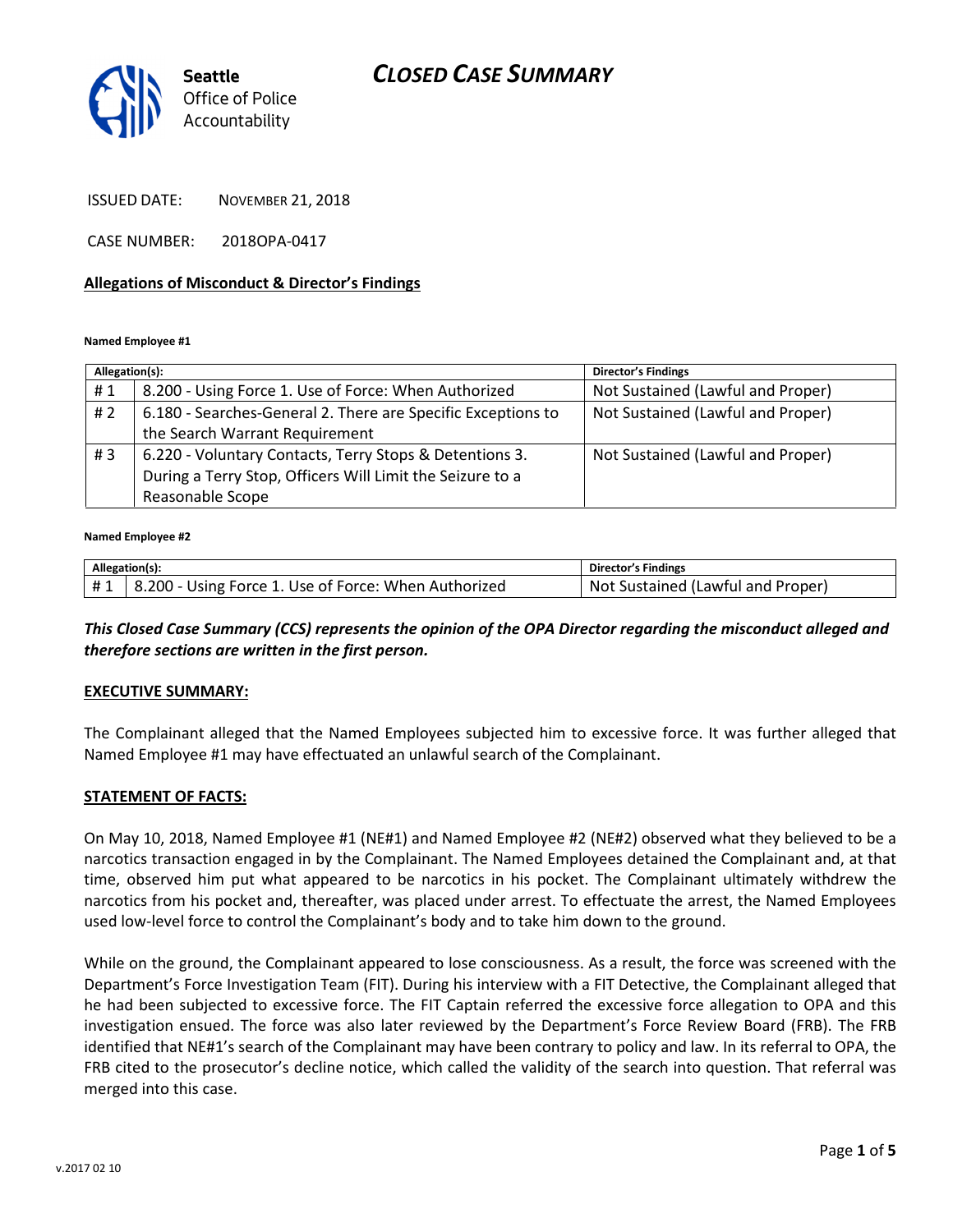

OPA CASE NUMBER: 2018OPA-0417

### ANALYSIS AND CONCLUSIONS:

Seattle

Office of Police Accountability

Named Employee #1 - Allegations #1 8.200 - Using Force 1. Use of Force: When Authorized

As discussed above, the Complainant alleged that he was subjected to excessive force when the Named Employees "smacked" him into a wall or window and "slammed" him onto the ground.

The force used by the Named Employees was captured on Body Worn Video (BWV). NE#1 held onto the Complainant's right arm and NE#2 took hold of the Complainant's left hand. Both officers then took the Complainant down to his knees by pushing and pulling on his upper body and then pushing the Complainant forward onto his stomach. The BWV did not capture any conduct on the part of the officers that was consistent with the Complainant's allegations.

SPD Policy 8.200(1) requires that force used by officers be reasonable, necessary and proportional. Whether force is reasonable depends "on the totality of the circumstances" known to the officers at the time of the force and must be balanced against "the rights of the subject, in light of the circumstances surrounding the event." (SPD Policy 8.200(1).) The policy lists a number of factors that should be weighed when evaluating reasonableness. (See id.) Force is necessary where "no reasonably effective alternative appears to exist, and only then to the degree which is reasonable to effect a lawful purpose." (Id.) Lastly, the force used must be proportional to the threat posed to the officer. (Id.)

Based on OPA's review of the record, the force used by the Named Employees was not excessive and was consistent with policy. First, it was reasonable for the officers to use force to take the Complainant into custody once they determined that there was probable cause for his arrest. The force was further justified when the Complainant resisted the Named Employees' attempts to arrest him. This force was necessary to effectuate the arrest of the Complainant and there did not appear to be any reasonable alternatives to using such force. Lastly, the force used was proportional to the threat facing the officers. The force appeared to have been minor and the officers modulated their force once the Complainant was under control.

For these reasons, I recommend that this allegation be Not Sustained – Lawful and Proper as against both NE#1 and NE#2.

Recommended Finding: Not Sustained (Lawful and Proper)

## Named Employee #1 - Allegation #2 6.180 - Searches-General 2. There are Specific Exceptions to the Search Warrant Requirement

SPD Policy 6.180 concerns searches and, specifically, those types of searches that are justified by an exception to the general requirement of a search warrant. The question here is whether the search and seizure of the capsule from the Complainant was legally justified.

Immediately prior to the detention of the Complainant, NE#1 reported that he observed what appeared a capsule with a green top in the Complainant's hand. The Complainant was engaged in a conversation with another individual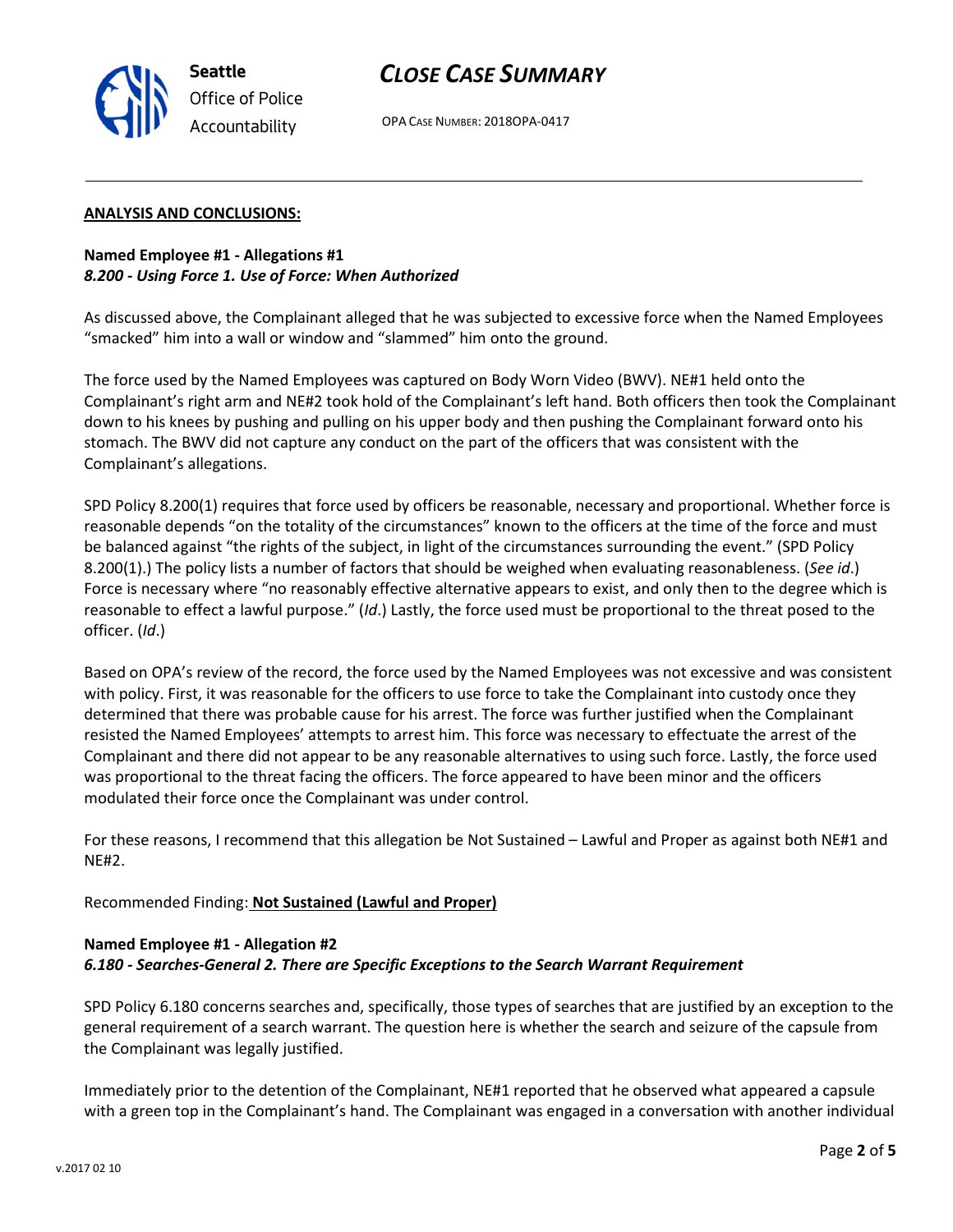

Seattle Office of Police Accountability

# CLOSE CASE SUMMARY

OPA CASE NUMBER: 2018OPA-0417

who had money in his hand. At that time, and based on the circumstances, NE#1 believed that he was observing a narcotics transaction. He thought, because of the green top, that there could be marijuana in the capsule, but he was not completely sure what drugs were inside. NE#1 approached the Complainant and told him to stop; however, the Complainant did not initially do so.

NE#1 ordered the Complainant to take the "little capsule" out of his pocket. The Complainant responded that he did not have any "weed." NE#1 again asked him to remove the capsule and the Complainant again stated that he did not have any "weed." This exchange continued for approximately 30 seconds and, during the interaction, NE#1 asked the Complainant whether he wanted to be arrested. The Complainant then withdrew the capsule out of his pocket and seemed from the video to try to unscrew the lid. NE#1 grabbed the Complainant's arm in an apparent attempt to prevent him from doing so and, eventually, took the Complainant down to the ground and placed him under arrest. The capsule was recovered by another officer and was found to have white powder inside. The Complainant stated that the capsule, which he had previously contended contained his medicine, was actually not his. The white powder inside the capsule was determined to be narcotics.

Ultimately, however, the prosecution of the Complainant was later dismissed. This was the case even though the Complainant was actually in possession of narcotics and these narcotics were contained in the capsule that NE#1 seized. In the decline notice, the prosecutor opined that the seizure of the capsule after the Complainant initially refused to remove it from his pocket was a legally impermissible search. The prosecutor wrote that "once the defendant refused a search of his person for the pill bottle, there did not exist a basis to continue the Terry stop or to search the defendant." As such, the prosecutor concluded that: "As a result, any evidence obtained after the [Complainant] refused to produce the pill bottle from his pocket is likely to be suppressed..."

Based on my review of the record, including my reading of relevant caselaw, I disagree with the prosecutor's conclusion and find that the search was proper. In reaching this decision, I rely heavily on the Ninth Circuit's decision in United States v. Pope, No. 11-10311, 2012 U.S. App. LEXIS 14612 (9th Cir. 2012).

In Pope, the Ninth Circuit evaluated a claim that two orders issued by an officer to a subject to empty his pockets constituted an unlawful search under the Fourth Amendment. The Court found that the search was legally justified. In reaching this finding, the Court reasoned that the first command to the subject to empty his pockets did not constitute a search because the subject did not comply. With regard to the second command, the Court found that it was a search because the subject admitted that he had marijuana on his person, took it out of his pocket, and placed it on the hood of a patrol vehicle. The Court held that such a warrantless search would be justified where: (1) there was probable cause to arrest the subject; (2) "there was a high risk that evidence would have been destroyed" – exigent circumstances; and (3) "the search was commensurate with the circumstances necessitating the intrusion." The Court applied those elements to the case and deemed the search of the subject was constitutional.

In applying Pope to this case, I reach four conclusions that support the finding that the search effectuated by  $NE#1$ was lawful. First, I find that NE#1, like the officer in Pope, had probable cause to arrest the Complainant for drug related crimes at the time he initially detained the Complainant. As such, I disagree with the prosecutor that NE#1 only had reasonable suspicion at that moment. At his OPA interview, NE#1 stated that he believed that he had probable cause to arrest the Complainant. He cited that he had probable cause for obstructing, drug traffic loitering, and VUCSA with intent to distribute. With regard to the drug loitering and intent to distribute, NE#1 pointed to the fact that the Complainant had the capsule in his hand, was interacting with an individual who was holding money,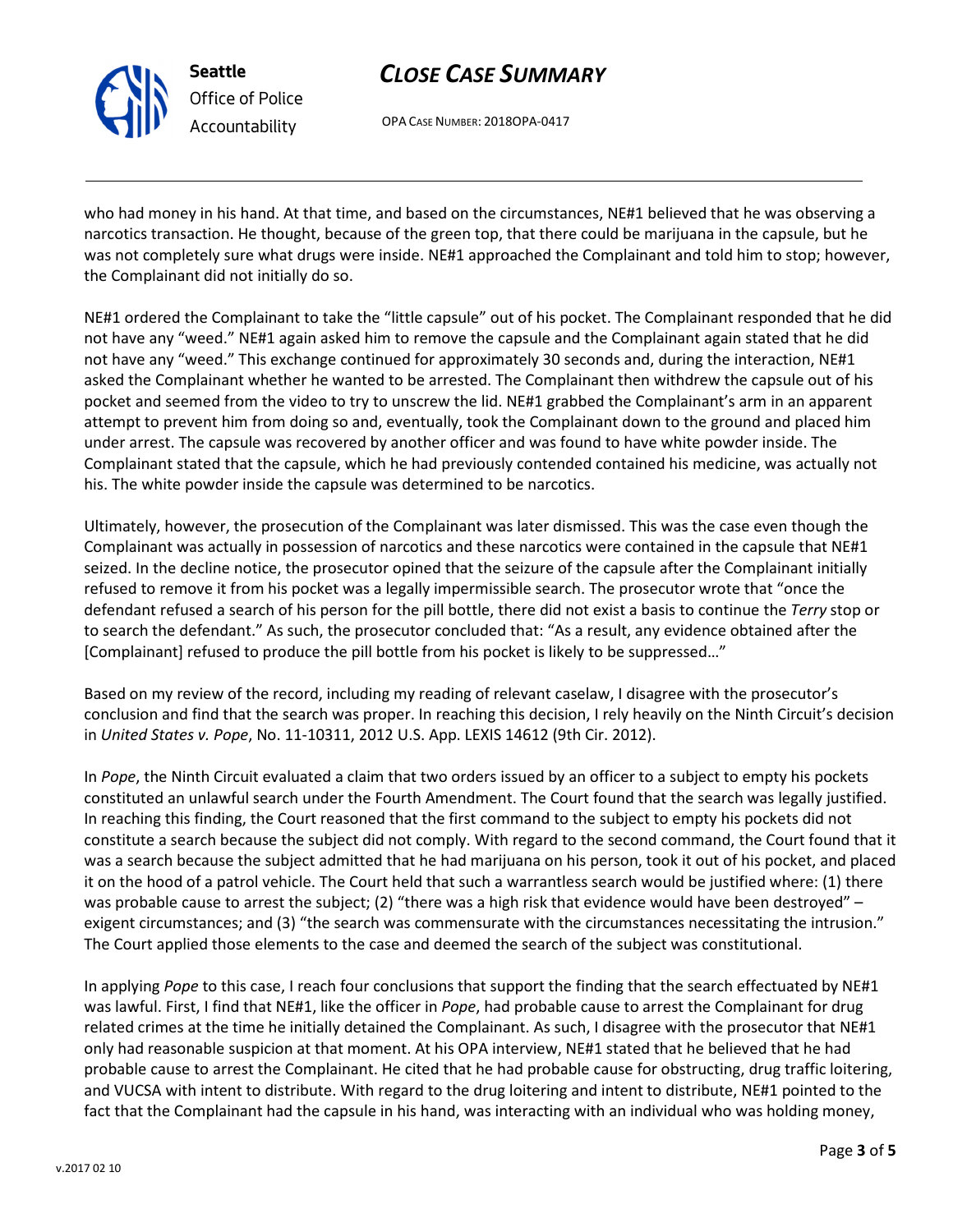

Seattle Office of Police Accountability

# CLOSE CASE SUMMARY

OPA CASE NUMBER: 2018OPA-0417

and that the Complainant was in a high drug activity location at the time. The probable cause for obstruction was based on the Complainant's failure to comply with the officers' lawful orders that he stop. I find these assertions to be supported by the evidence.

Second, NE#1, like the officer in Pope, articulated that he believed that exigency supported the seizure of the capsule. He stated that he was concerned that the Complainant was going to attempt to destroy the evidence and he reported observing the Complainant trying to screw off the top from within his pocket. NE#1 recounted that the Complainant was not successful in that regard and then took the capsule out of his pocket and again attempted to remove the top. NE#1 asserted that he felt the Complainant was going to screw off the top of the capsule and dump the contents on the ground. Based on my review of the video, I agree that it appeared that, once the Complainant removed the capsule from his pocket, he was trying to unscrew the lid.

Third, NE#1, like the officer in Pope, simply directed the Complainant to remove the narcotics from his pocket. He did not physically compel him to do so. Moreover, the Complainant, like the subject in Pope, voluntarily did so and placed the narcotics into plain view.

Fourth, NE#1 contended that, once the Complainant removed the capsule from his pocket, it was in plain view and NE#1 had the right to seize it. Again, I agree with NE#1. Once the narcotics were out in the open, NE#1 was legally justified in seizing them based on the plain view exception to the warrant requirement.

For the above reasons, I find that the search effectuated by NE#1 was legally permissible. As such, I recommend that this allegation be Not Sustained – Lawful and Proper.

Recommended Finding: Not Sustained (Lawful and Proper)

### Named Employee #1 - Allegation #3

## 6.220 - Voluntary Contacts, Terry Stops & Detentions 3. During a Terry Stop, Officers Will Limit the Seizure to a Reasonable Scope

SPD Policy 6.220-POL-3 requires that officers limit a seizure to a reasonable scope. The policy further states that: "Actions that would indicate to a reasonable person that they are being arrested or indefinitely detained may convert a Terry stop into an arrest requiring probable cause or an arrest warrant." (SPD Policy 6.200-POL-3.)

This allegation was classified based on the possibility that the search effectuated by NE#1 was unjustified under the circumstances. However, for the same reasons as stated above (see Named Employee #1, Allegation #2), I recommend that this allegation be Not Sustained – Lawful and Proper.

Recommended Finding: Not Sustained (Lawful and Proper)